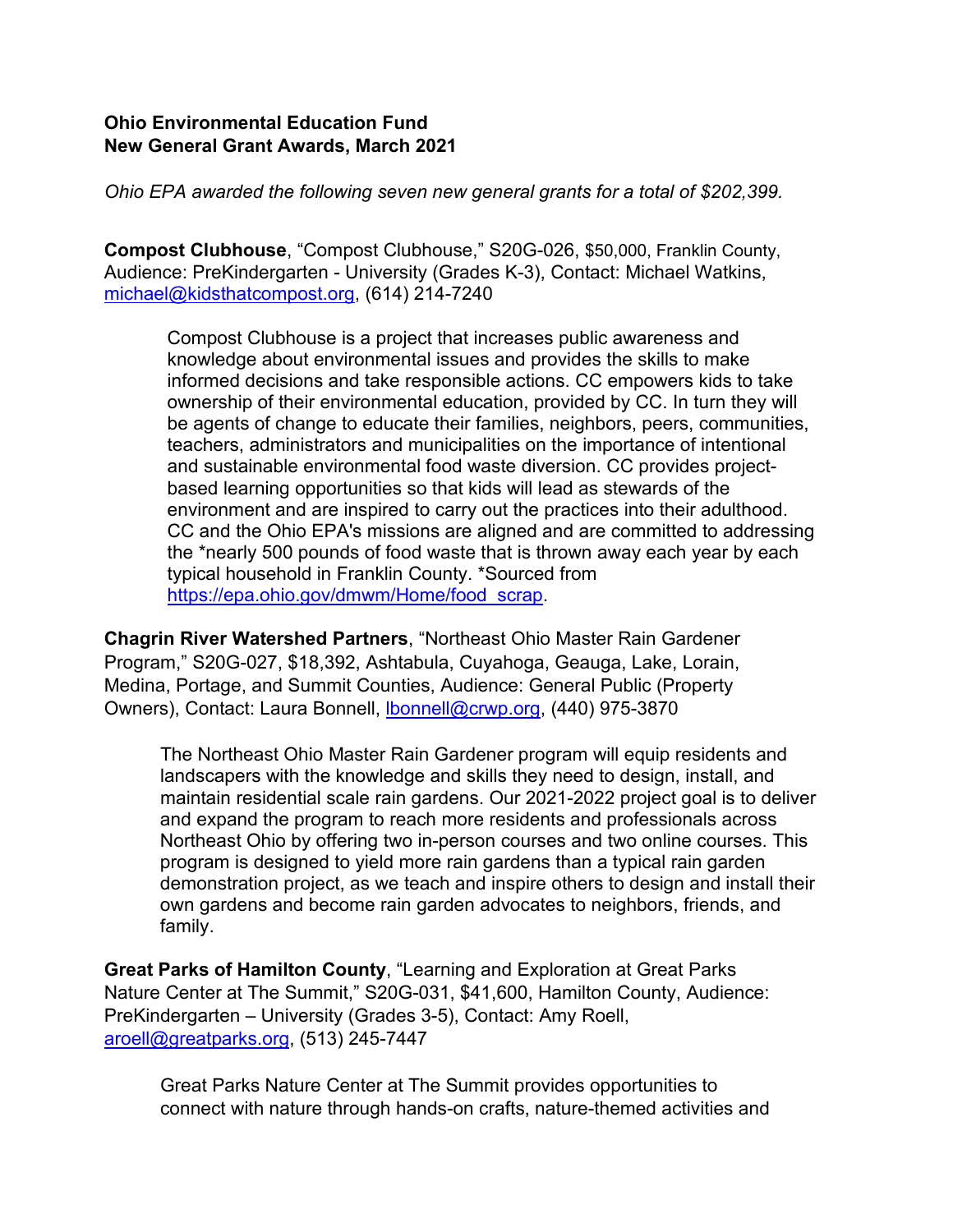live animal experiences. At the Nature Center, Great Parks provides environmental education programming for youth and adults during the school year and the summer, including weekend programming for families. Additionally, we provide family park adventures, including transportation, through field trips to one of our county parks. The goal of this initiative is to engage underserved populations within the City of Cincinnati in environmental education and recreational experiences and develop more conservation stewards for the future.

**Cincinnati Nature Center**, "Schoolyard Native Plant Program," S20G-032, \$14,933, Clermont and Hamilton Counties, Audience: Pre-Kindergarten – University (Grades 3-5), Contact: Melissa Sabo, [msabo@cincynature.org,](mailto:msabo@cincynature.org) (513) 831-1711

The Schoolyard Native Plant Program is a unique collaboration with local elementary schools that blends conservation with inquiry-based schoolyard learning. Building on the success of an existing elementary school partnership (Mulberry Elementary, Milford Exempted School District), we are seeking funding to expand the program to include two schools. The Schoolyard Native Plant Program will focus on the utilization of schoolyard garden spaces for learning and will emphasize the importance of native biodiversity on an ecosystem. Key activities include: intensive teacher training both before and after the planting project; project planning and goal identification with key teaching staff and principals; installation of native plant gardens; student programming for at least 2-3 grade levels at each school; creation of annual maintenance plan; and opportunities for community volunteers. Program activities will take place during the 2021- 2022 academic year.

**The Toledo Zoo and Aquarium**, "Teaching Conservation Through Applied Technology," S20G-036, \$26,262, Lucas County, Audience: PreKindergarten - University (Grades 9-12), Contact: Matthew David Cross, [matt.cross@toledozoo.org,](mailto:matt.cross@toledozoo.org) (419) 385-5721

Toledo Zoo and Aquarium seeks to educate students and teachers on the applications of open-source DIY technology in solving environmental and conservation problems by providing training through workshops. In addition to working with high schools, we will host two open to the public workshops at the Toledo Zoo to engage the general public. Each workshop will consist of the following components: brief introduction, soldering exercise, guided GPS logger assembly, use of code to operate the loggers, data download and visualization in GIS, casing, and customization options. Attendees will leave the workshop with their creations and, with hope, a strong desire to continue